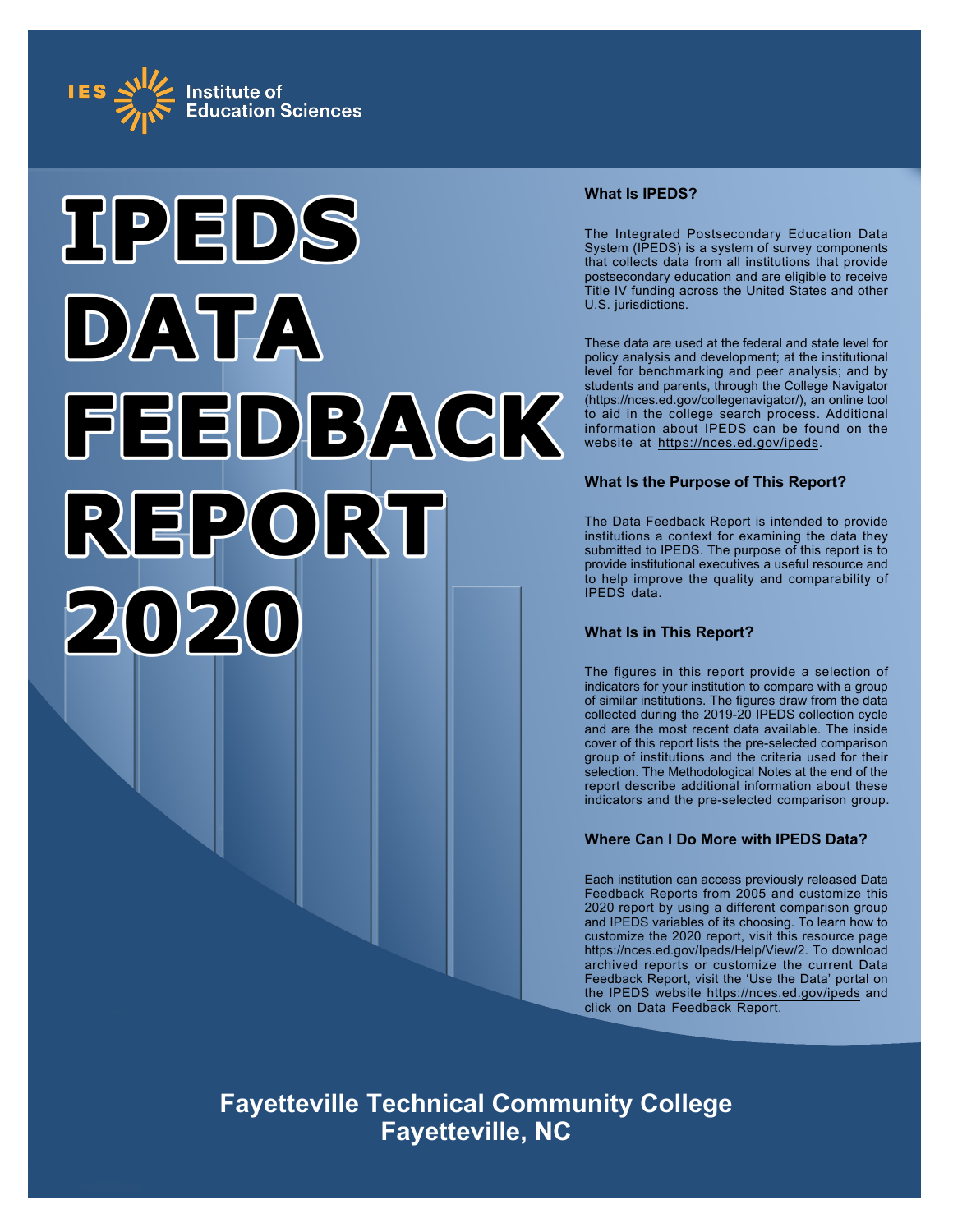# **COMPARISON GROUP**

Comparison group data are included to provide a context for interpreting your institution's indicators. If your institution did not define a custom comparison group for this report by July 13, 2020 NCES selected a comparison group for you. (In this case, the characteristics used to define the comparison group appears below.) The customized Data Feedback Report function available at <https://nces.ed.gov/ipeds/use-the-data/> can be used to reproduce the figures in this report using different peer groups.

Using some of your institution's characteristics, a group of comparison institutions was selected for you. The characteristics include Associate's Colleges: Mixed Transfer/Career & Technical-Mixed Traditional/Nontraditional, public and enrollment of a similar size. This comparison group includes the following 32 institutions:

- Camden County College (Blackwood, NJ)
- City College of San Francisco (San Francisco, CA)
- Coastal Alabama Community College (Bay Minette, AL)
- Community College of Allegheny County (Pittsburgh, PA)
- Compton College (Compton, CA)
- Contra Costa College (San Pablo, CA)
- Cuyahoga Community College District (Cleveland, OH)
- Durham Technical Community College (Durham, NC)
- East Los Angeles College (Monterey Park, CA)
- Elgin Community College (Elgin, IL)
- Evergreen Valley College (San Jose, CA)
- Fresno City College (Fresno, CA) Hudson Valley Community College (Troy, NY)
- J Sargeant Reynolds Community College (Richmond, VA)
- Joliet Junior College (Joliet, IL)
- Kapiolani Community College (Honolulu, HI)
- Laney College (Oakland, CA)
- Lehigh Carbon Community College (Schnecksville, PA)
- Linn-Benton Community College (Albany, OR)
- Macomb Community College (Warren, MI)
- Montgomery County Community College (Blue Bell, PA)
- New Mexico State University-Dona Ana (Las Cruces, NM)
- Odessa College (Odessa, TX)
- Pearl River Community College (Poplarville, MS)
- Phoenix College (Phoenix, AZ)
- Pitt Community College (Winterville, NC)
- Saint Paul College (Saint Paul, MN)
- San Diego Miramar College (San Diego, CA)
- San Jacinto Community College (Pasadena, TX)
- San Jose City College (San Jose, CA)
- South Plains College (Levelland, TX)
- Thomas Nelson Community College (Hampton, VA)

#### **The figures in this report have been organized and ordered into the following topic areas:**

| <b>Topic Area</b>                                    | <b>Figures</b>                       | Pages         |
|------------------------------------------------------|--------------------------------------|---------------|
| 1) Admissions (only for non-open-admissions schools) | [No charts applicable]               |               |
| 2) Student Enrollment                                | 1. $2$ and $3$                       | 3             |
| 3) Awards                                            | 4                                    | 4             |
| 4) Charges and Net Price                             | $5$ and $6$                          | 4             |
| 5) Student Financial Aid                             | 7 and 8                              | 4 and 5       |
| 6) Military Benefits*                                | [No charts applicable]               |               |
| 7) Retention and Graduation Rates                    | 9, 10, 11, 12, 13, 14, 15, 16 and 17 | 5, 6, 7 and 8 |
| 8) Finance                                           | 18 and 19                            | 9             |
| 9) Staff                                             | 20 and 21                            | 9             |
| 10) Libraries*                                       | 22 and 23                            | 10            |

\*These figures only appear in customized Data Feedback Reports (DFRs), which are available through Use the Data portal on the IPEDS website.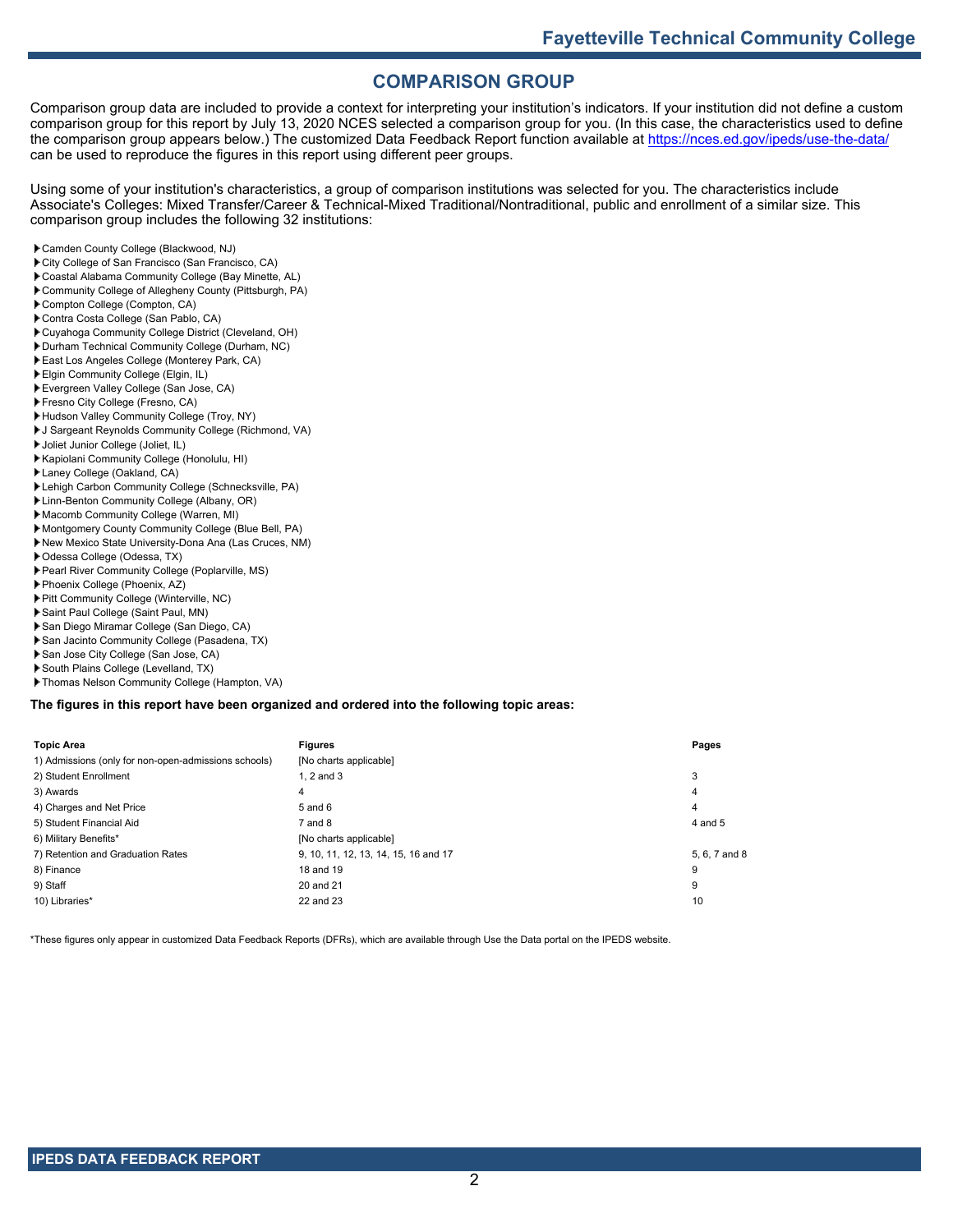



NOTE: For more information about disaggregation of data by race and ethnicity, see the Methodological Notes. Median values for the comparison group will not add to 100%. See 'Use of Median Values for Comparison Group' for how median values are determined. N is the number of institutions in the comparison group. SOURCE: U.S. Department of Education, National Center for Education Statistics, Integrated Postsecondary Education Data System (IPEDS): Spring 2020, Fall Enrollment component.

### **Figure 2. Unduplicated 12-month headcount (2018-19), total FTE enrollment (2018-19), and full- and part-time fall enrollment (Fall 2019)**

## **Figure 3. Percent of students enrolled in distance education courses, by amount of distance education: Fall 2019**



NOTE: For details on calculating full-time equivalent (FTE) enrollment, see Calculating FTE in the Methodological Notes. N is the number of institutions in the comparison group. SOURCE: U.S. Department of Education, National Center for Education Statistics, Integrated Postsecondary Education Data System (IPEDS): Fall 2019, 12-month Enrollment component and Spring 2020, Fall Enrollment component.



NOTE: N is the number of institutions in the comparison group.

SOURCE: U.S. Department of Education, National Center for Education Statistics, Integrated Postsecondary Education Data System (IPEDS): Spring 2020, Fall Enrollment component.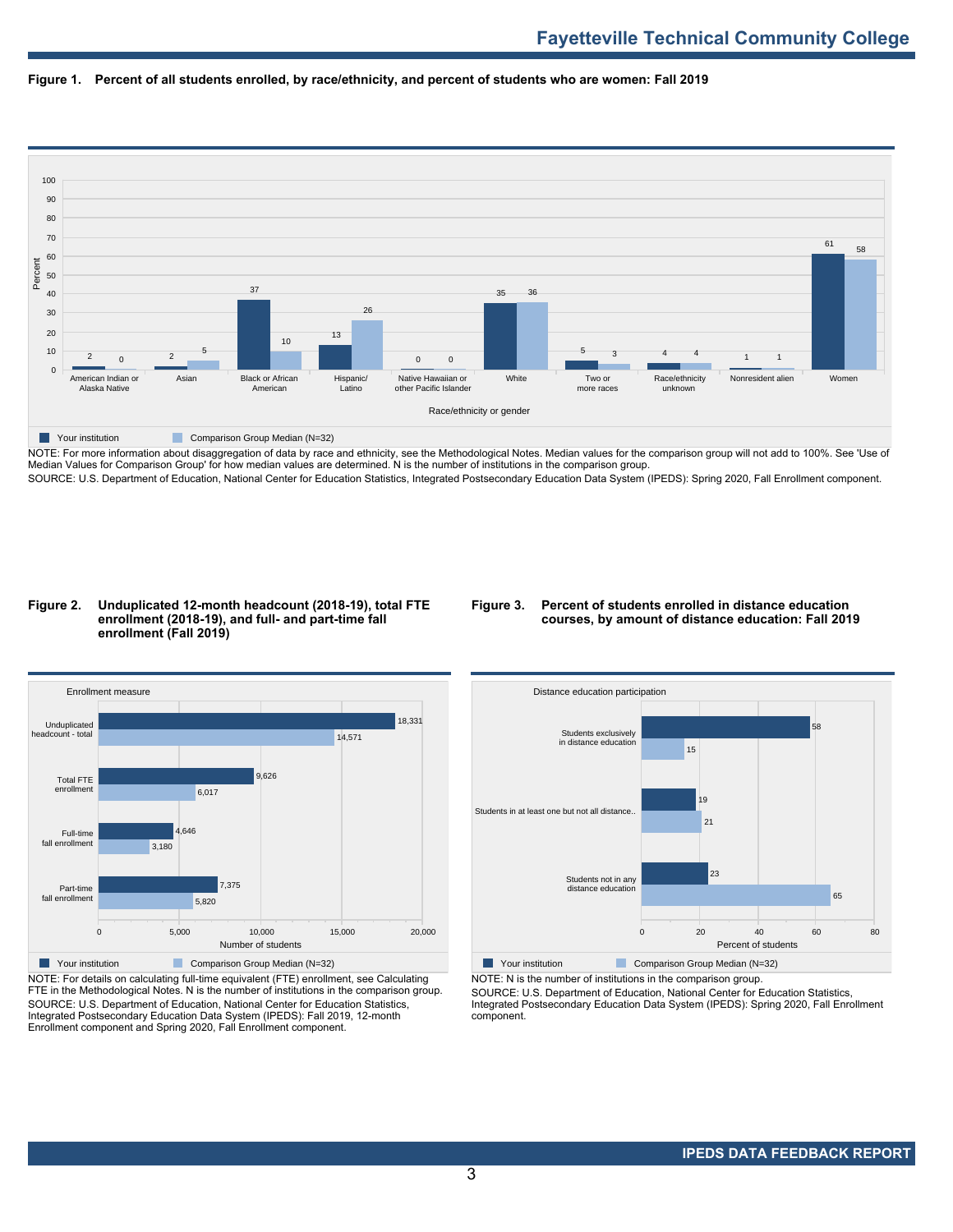**Figure 4. Number of subbaccalaureate degrees and certificates awarded, by level: 2018-19**



SOURCE: U.S. Department of Education, National Center for Education Statistics, Integrated Postsecondary Education Data System (IPEDS): Fall 2019, Completions component.

### **Figure 5. Tuition and required fees for full-time, first-time degree/certificate-seeking undergraduates: Academic years 2016-17 to 2019-20**



NOTE: The tuition and required fees shown here are the lowest reported from the categories of in-district, in-state, and out-of-state. N is the number of institutions in the comparison group.

SOURCE: U.S. Department of Education, National Center for Education Statistics, Integrated Postsecondary Education Data System (IPEDS): Fall 2019, Institutional Characteristics component.

#### **Figure 6. Average net price of attendance for full-time, first-time degree/certificate-seeking undergraduate students, who were awarded grant or scholarship aid: 2016-17 to 2018- 19**



NOTE: Average net price is for full-time, first-time degree/certificate-seeking undergraduate students and is generated by subtracting the average amount of federal, state/local government, and institutional grant and scholarship awarded aid from the total cost of attendance. Total cost of attendance is the sum of published tuition and required fees, books and supplies, and the average room and board and other expenses. For details, see the Methodological Notes. N is the number of institutions in the comparison group.

SOURCE: U.S. Department of Education, National Center for Education Statistics, Integrated Postsecondary Education Data System (IPEDS): Fall 2019, Institutional Characteristics component and Winter 2019-20, Student Financial Aid component.

### **Figure 7. Percent of full-time, first-time degree/certificate-seeking undergraduate students who were awarded grant or scholarship aid, or loans, by type of aid: 2018-19**



NOTE: Any grant aid above includes grant or scholarship aid awarded from the federal government, state/local government, or the institution. Federal grants includes Pell grants and other federal grants. Any loans includes federal loans and other loans awarded to students. For details on how students are counted for financial aid reporting, see Cohort Determination in the Methodological Notes. N is the number of institutions in the comparison group.

SOURCE: U.S. Department of Education, National Center for Education Statistics, Integrated Postsecondary Education Data System (IPEDS): Winter 2019-20, Student Financial Aid component.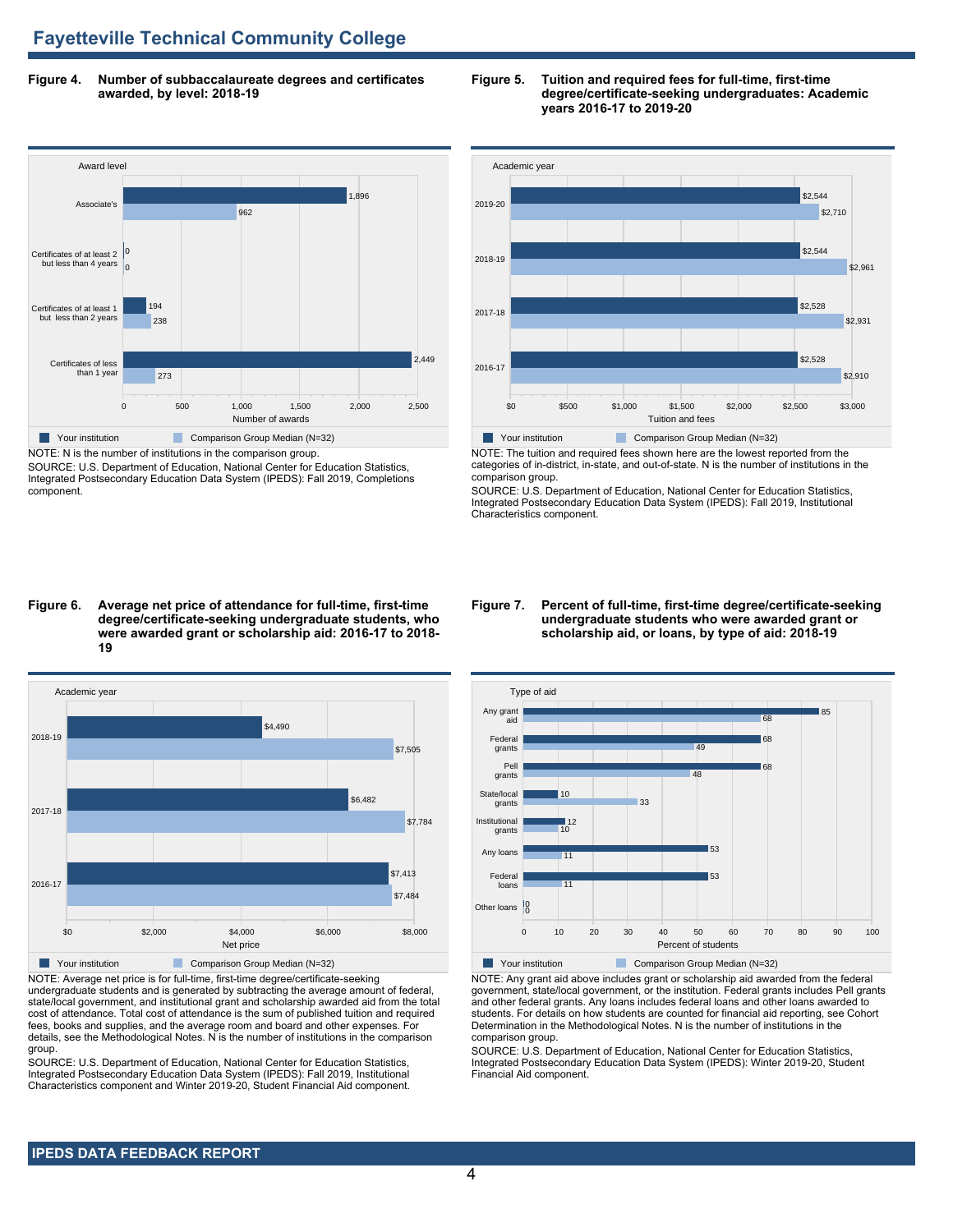# **Fayetteville Technical Community College**

**Figure 8. Average amounts of awarded grant or scholarship aid, or loans awarded to full-time, first-time degree/certificateseeking undergraduate students, by type of aid: 2018-19**

**Figure 9. Retention rates of first-time degree/certificate seeking students, attendance status: Fall 2018 cohort**



NOTE: Any grant aid above includes grant or scholarship aid awarded from the federal government, state/local government, or the institution. Federal grants includes Pell grants and other federal grants. Any loans includes federal loans and other loans awarded to students. Average amounts of aid were calculated by dividing the total aid awarded by the total number of recipients in each institution. N is the number of institutions in the comparison group.

SOURCE: U.S. Department of Education, National Center for Education Statistics, Integrated Postsecondary Education Data System (IPEDS): Winter 2019-20, Student Financial Aid component.

#### **Figure 10. Graduation and transfer-out rates of full-time, first-time degree/certificate-seeking undergraduates within 150% of normal time to program completion: 2016 cohort**



NOTE: Graduation rate cohort includes all full-time, first-time degree/certificate-seeking undergraduate students. Graduation and transfer-out rates are the Student Right-to-Know rates. Only institutions with mission to prepare students to transfer are required to report transfer out. For more details, see the Methodological Notes. N is the number of institutions in the comparison group.

SOURCE: U.S. Department of Education, National Center for Education Statistics, Integrated Postsecondary Education Data System (IPEDS): Winter 2019-20, Graduation Rates component.



NOTE: Retention rates are measured from the fall of first enrollment to the following fall. Academic reporting institutions report retention data for the Fall 2018 cohort of students who are still enrolled as of the institution's official fall reporting date or as of October 15, 2019. Program reporters determine the cohort with enrollment any time between August 1 - October 31, 2018 and retention based on August 1, 2019.

SOURCE: U.S. Department of Education, National Center for Education Statistics, Integrated Postsecondary Education Data System (IPEDS): Spring 2020, Fall Enrollment component.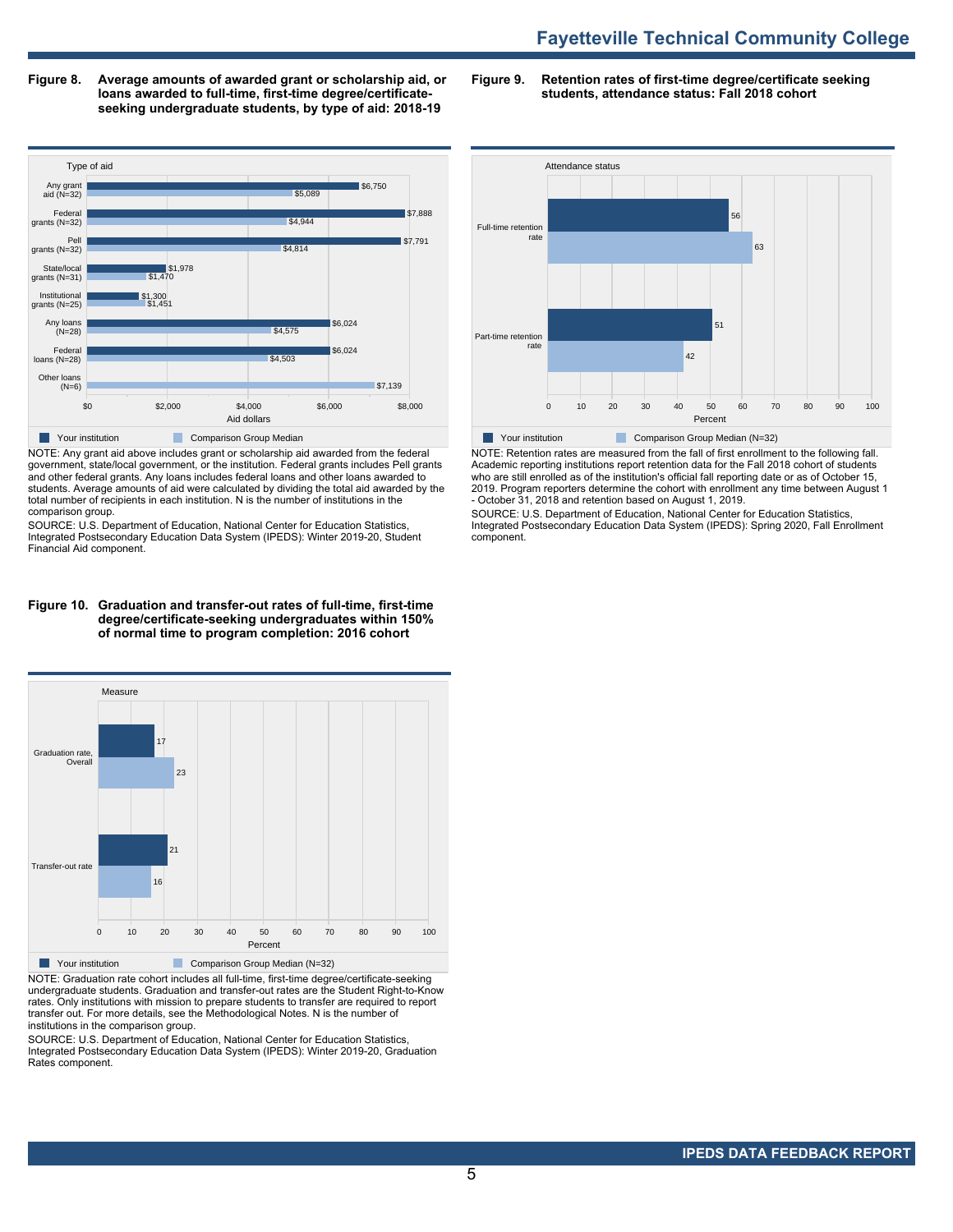**Figure 11. Graduation rates of full-time, first-time degree/certificate-seeking undergraduates within 150% of normal time to program completion, by race/ethnicity: 2016 cohort**



NOTE: For more information about disaggregation of data by race and ethnicity, see the Methodological Notes. The graduation rates are the Student Right-to-Know (SRK) rates. Median values for the comparison group will not add to 100%. N is the number of institutions in the comparison group.

SOURCE: U.S. Department of Education, National Center for Education Statistics, Integrated Postsecondary Education Data System (IPEDS): Winter 2019-20, Graduation Rates component.

### **Figure 12. Graduation rates of full-time, first-time degree/certificateseeking undergraduates within 150% of normal time to program completion, by type of aid: 2016 cohort**

### **Figure 13. Graduation rates of full-time, first-time degree/certificateseeking undergraduates within normal time, and 150% and 200% of normal time to completion: 2015 cohort**



NOTE: Graduation rate cohort includes all full-time, first-time degree/certificate-seeking undergraduate students. Data were collected on those students, who at entry of the cohort, were awarded a Pell Grant and students who were awarded a Subsidized Stafford loan, but did not receive a Pell Grant. Graduation rates are the Student Right-to-Know rates. For more details, see the Methodological Notes. N is the number of institutions in the comparison group.

SOURCE: U.S. Department of Education, National Center for Education Statistics, Integrated Postsecondary Education Data System (IPEDS): Winter 2019-20, Graduation Rates component.



NOTE: The 150% graduation rate is the Student Right-to-Know (SRK) rates; the Normal time and 200% rates are calculated using the same methodology. For details, see the Methodological Notes. N is the number of institutions in the comparison group. SOURCE: U.S. Department of Education, National Center for Education Statistics, Integrated Postsecondary Education Data System (IPEDS): Winter 2019-20, 200% Graduation Rates component.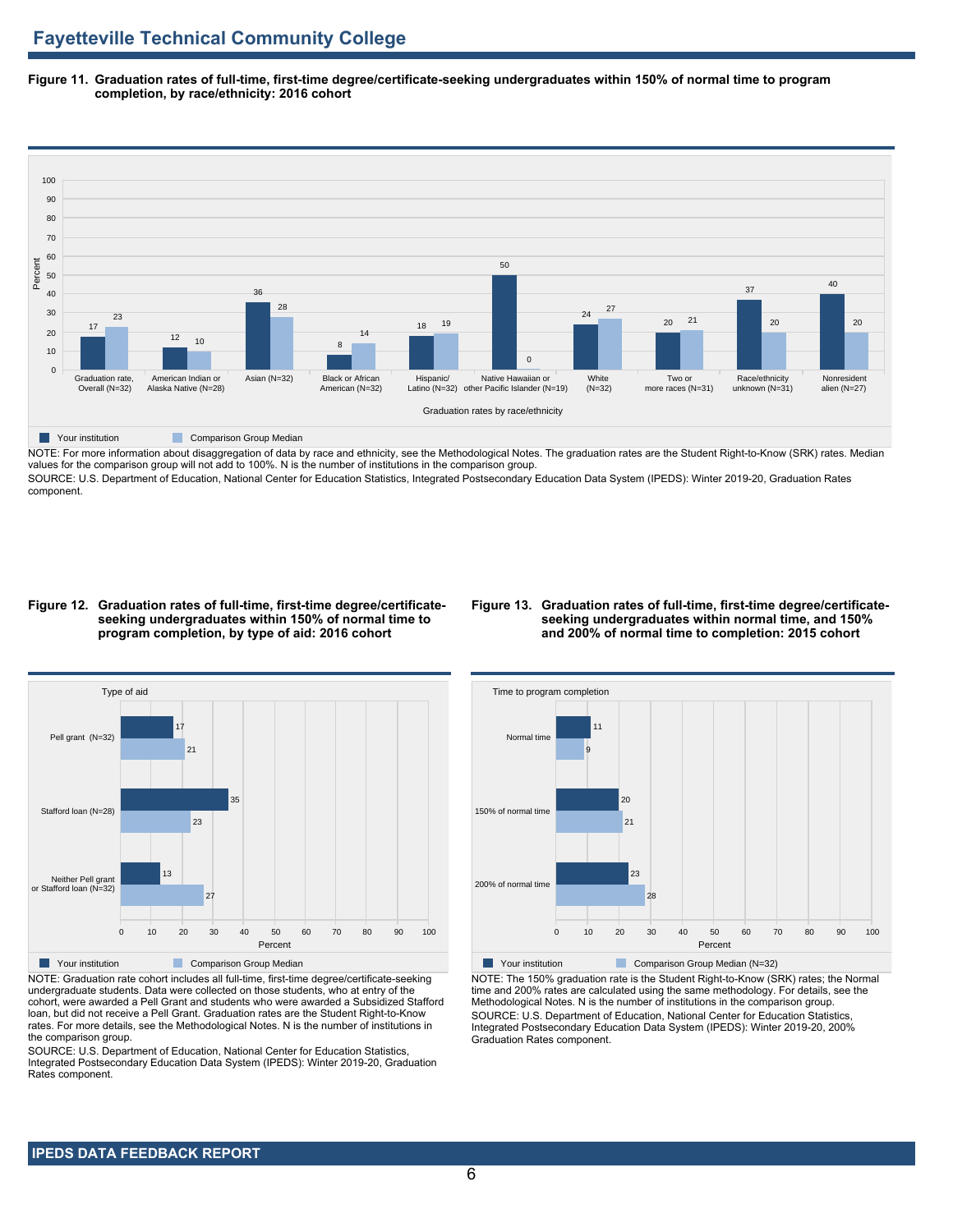# **Fayetteville Technical Community College**

### **Figure 14. Award and enrollment rates of first-time, full-time, degree/certificate-seeking undergraduates after 8 years of entry, by Pell status: 2011-12 cohort**



NOTE: Award measures are based on the highest award received after 8 years of entry and enrollment measures are based on students who did not receive an award after 8 years of entry. Student cohorts (i.e., First-time, full-time; First-time, part-time; Non-first-time, full-time; and Non-first-time, part-time) are degree/certificate-seeking undergraduate students who entered the institution between July 1, 2011-June 30, 2012. Pell recipients are students with demonstrated financial need. For more details, see the Methodological Notes. N is the number of institutions in the comparison group. Medians are not reported for comparison groups with less than three values.

SOURCE: U.S. Department of Education, National Center for Education Statistics, Integrated Postsecondary Education Data System (IPEDS): Winter 2019-20, Outcome Measures component.

### **Figure 15. Award and enrollment rates of first-time, part-time, degree/certificate-seeking undergraduates after 8 years of entry, by Pell status: 2011-12 cohort**



NOTE: Award measures are based on the highest award received after 8 years of entry and enrollment measures are based on students who did not receive an award after 8 years of entry. Student cohorts (i.e., First-time, full-time; First-time, part-time; Non-first-time, full-time; and Non-first-time, part-time) are degree/certificate-seeking undergraduate students who entered the institution between July 1, 2011-June 30, 2012. Pell recipients are students with demonstrated financial need. For more details, see the Methodological Notes. N is the number of institutions in the comparison group. Medians are not reported for comparison groups with less than three values. SOURCE: U.S. Department of Education, National Center for Education Statistics, Integrated Postsecondary Education Data System (IPEDS): Winter 2019-20, Outcome Measures component.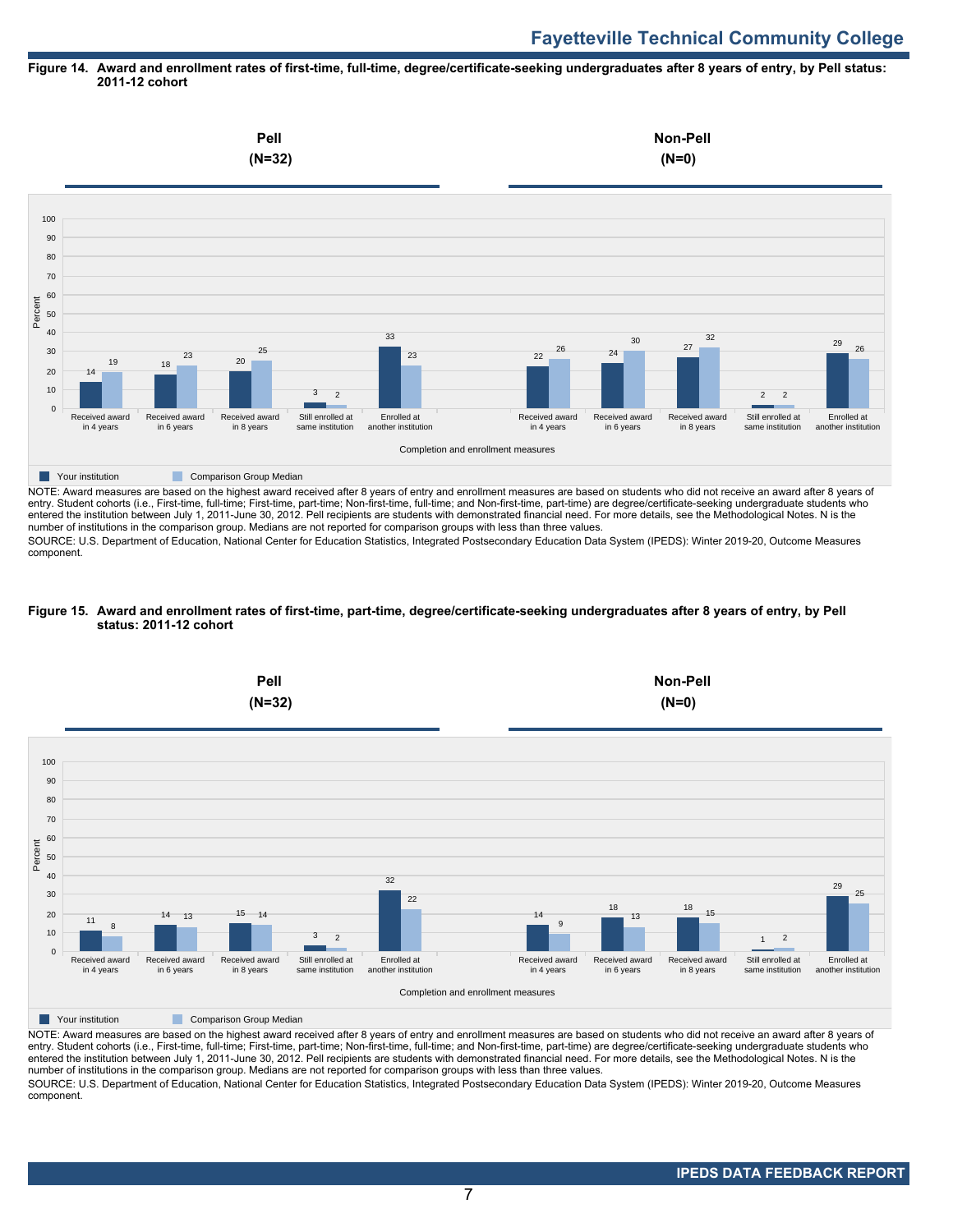# **Fayetteville Technical Community College**

**Figure 16. Award and enrollment rates of non-first-time, full-time, degree/certificate-seeking undergraduates after 8 years of entry, by Pell status: 2011-12 cohort**



NOTE: Award measures are based on the highest award received after 8 years of entry and enrollment measures are based on students who did not receive an award after 8 years of entry. Student cohorts (i.e., First-time, full-time; First-time, part-time; Non-first-time, full-time; and Non-first-time, part-time) are degree/certificate-seeking undergraduate students who entered the institution between July 1, 2011-June 30, 2012. Pell recipients are students with demonstrated financial need. For more details, see the Methodological Notes. N is the number of institutions in the comparison group. Medians are not reported for comparison groups with less than three values.

SOURCE: U.S. Department of Education, National Center for Education Statistics, Integrated Postsecondary Education Data System (IPEDS): Winter 2019-20, Outcome Measures component.

### **Figure 17. Award and enrollment rates of non-first-time, part-time, degree/certificate-seeking undergraduates after 8 years of entry, by Pell status: 2011-12 cohort**



NOTE: Award measures are based on the highest award received after 8 years of entry and enrollment measures are based on students who did not receive an award after 8 years of entry. Student cohorts (i.e., First-time, full-time; First-time, part-time; Non-first-time, full-time; and Non-first-time, part-time) are degree/certificate-seeking undergraduate students who entered the institution between July 1, 2011-June 30, 2012. Pell recipients are students with demonstrated financial need. For more details, see the Methodological Notes. N is the number of institutions in the comparison group. Medians are not reported for comparison groups with less than three values. SOURCE: U.S. Department of Education, National Center for Education Statistics, Integrated Postsecondary Education Data System (IPEDS): Winter 2019-20, Outcome Measures component.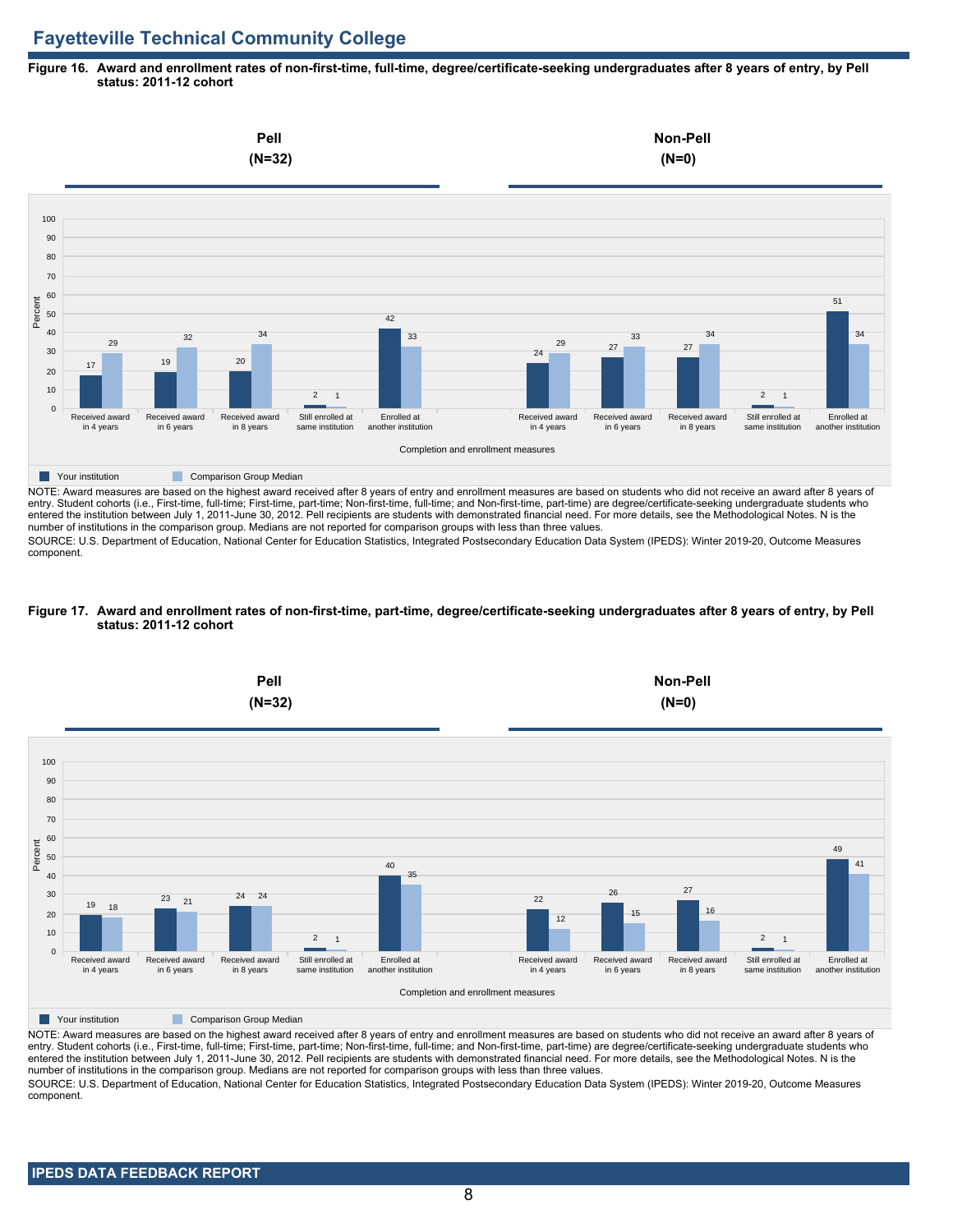**Fayetteville Technical Community College**

**Figure 18. Percent distribution of core revenues, by source: Fiscal year 2019**

**Figure 19. Core expenses per FTE enrollment, by function: Fiscal year 2019**



NOTE: The comparison group median is based on those members of the comparison group that report finance data using the same accounting standards as the comparison institution. For more information, see the Methodological Notes. N is the number of institutions in the comparison group.

SOURCE: U.S. Department of Education, National Center for Education Statistics, Integrated Postsecondary Education Data System (IPEDS): Spring 2020, Finance component.



NOTE: Expenses per full-time equivalent (FTE) enrollment, particularly instruction, may be inflated because finance data includes all core expenses while FTE reflects credit activity only. For details on calculating FTE enrollment and a detailed definition of core expenses, see the Methodological Notes. N is the number of institutions in the comparison group. SOURCE: U.S. Department of Education, National Center for Education Statistics, Integrated Postsecondary Education Data System (IPEDS): Fall 2019, 12-month Enrollment component and Spring 2020, Finance component.

### **Figure 20. Full-time equivalent staff, by occupational category: Fall 2019**



NOTE: Graduate assistants are not included. For calculation details, see the Methodological Notes. N is the number of institutions in the comparison group. SOURCE: U.S. Department of Education, National Center for Education Statistics, Integrated Postsecondary Education Data System (IPEDS): Spring 2020, Human Resources component.

### **Figure 21. Average salaries of full-time instructional non-medical staff equated to 9-months worked, by academic rank: Academic year 2019-20**



NOTE: See Methodology Notes for more details on average salary. N is the number of institutions in the comparison group.

SOURCE: U.S. Department of Education, National Center for Education Statistics, Integrated Postsecondary Education Data System (IPEDS): Spring 2020, Human Resources component.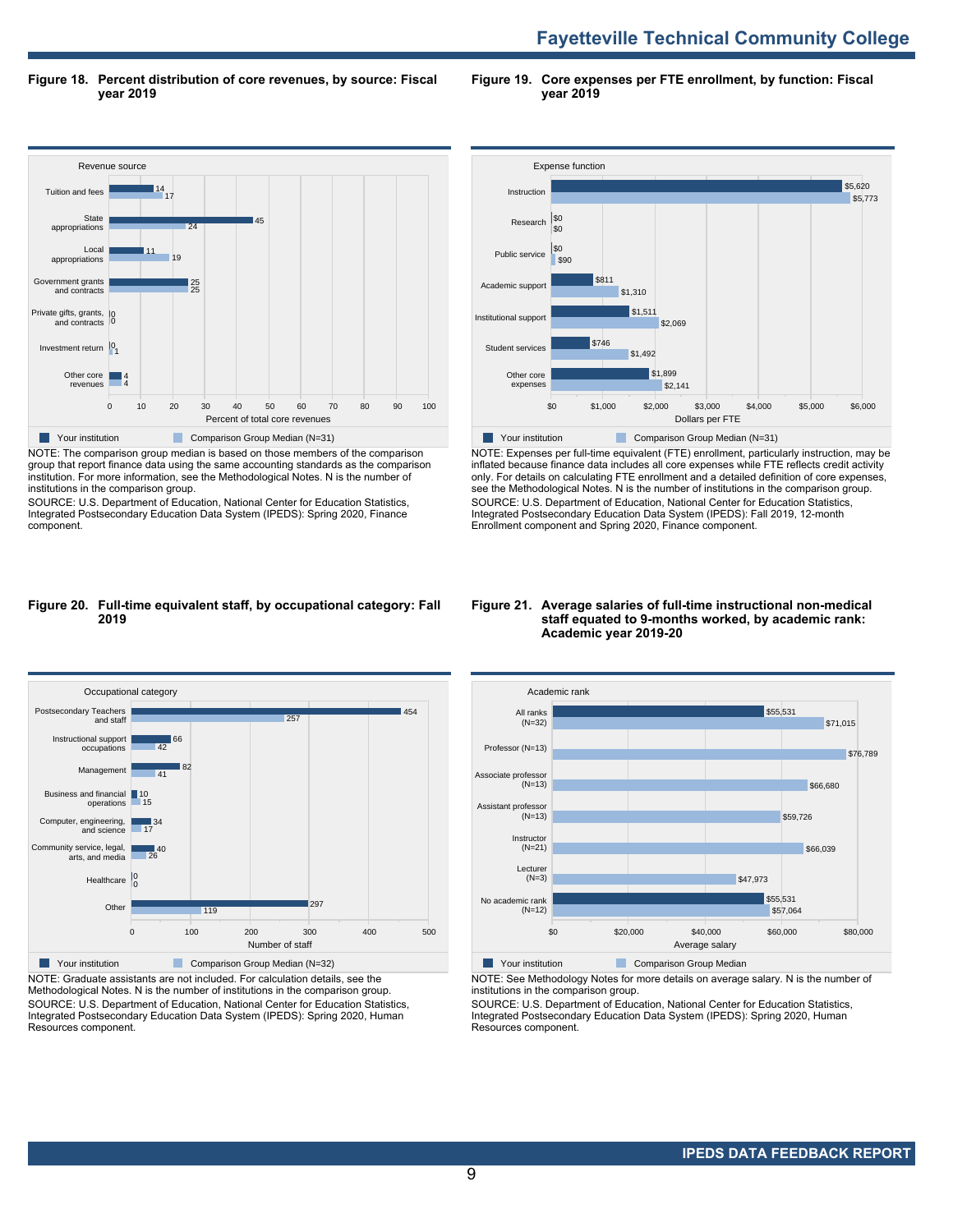**Figure 22. Percent distribution of library collection, by material type: Fiscal Year 2019**

### **Figure 23. Percent distribution of library expenses, by function: Fiscal Year 2019**



SOURCE: U.S. Department of Education, National Center for Education Statistics, Integrated Postsecondary Education Data System (IPEDS): Spring 2020, Academic Libraries component.



NOTE: N is the number of institutions in the comparison group. SOURCE: U.S. Department of Education, National Center for Education Statistics, Integrated Postsecondary Education Data System (IPEDS): Spring 2020, Academic Libraries component.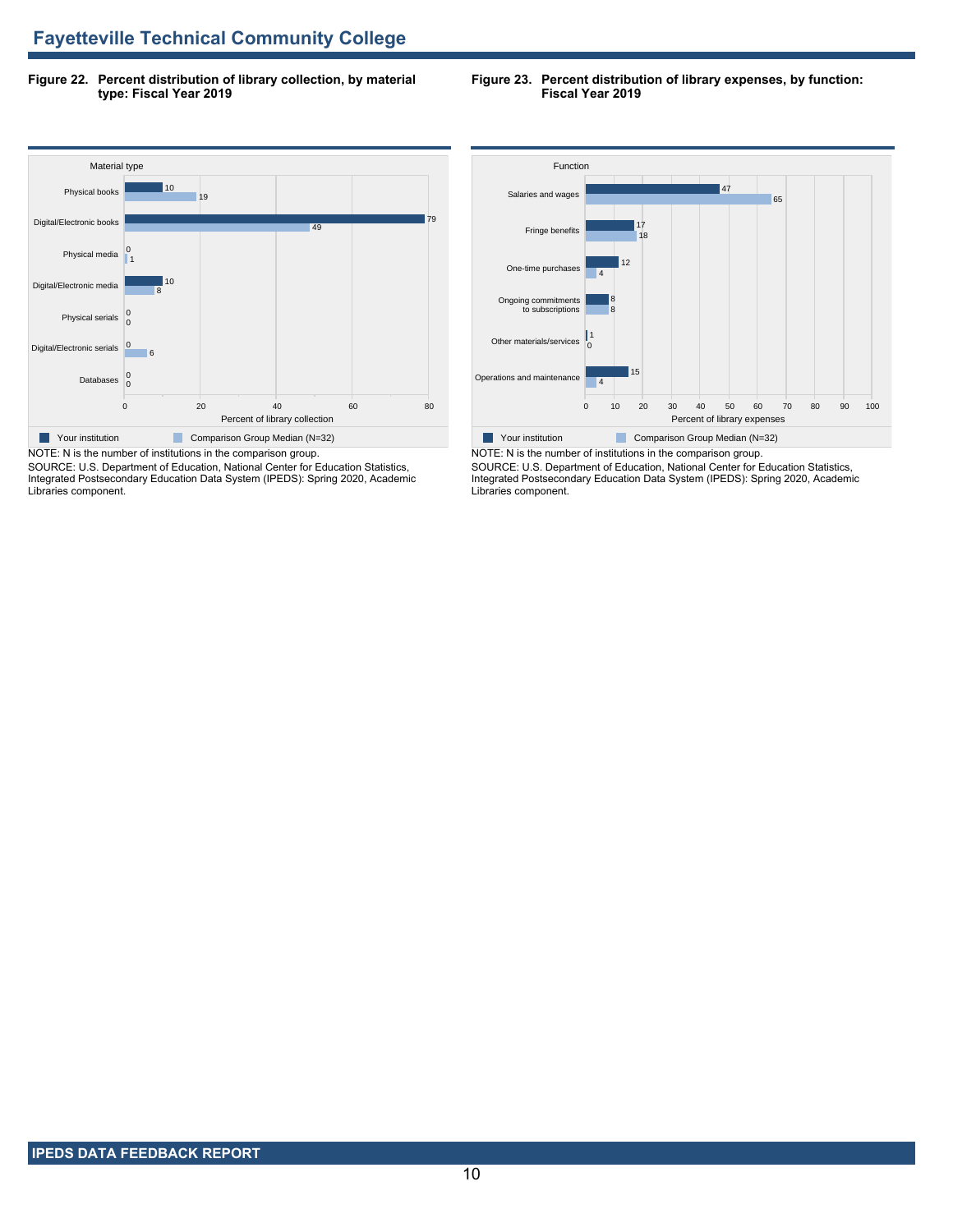# **METHODOLOGICAL NOTES**

## **Overview**

This report is based on data supplied by institutions to IPEDS during 2019-20 data collection year. Response rates exceeded 99% for most surveys. IPEDS data release memos at <https://nces.ed.gov/ipeds/use-the-data/survey-components> provide an overview of the number of institutions responding to the survey components. Furthermore, data used in this report are provisional level and may be revised for a limited time through the IPEDS Prior Year Revision system.

## **Use of Median Values for Comparison Group**

This report compares your institution's data to the median value for the comparison group for each indicator shown in the figure. If more than one indicator is present in a figure, the median values are determined separately for each indicator. Medians are not displayed for comparison groups with fewer than three values. Where percentage distributions are presented, median values may not add to 100%. To access all the data used to create the figures included in this report, go to 'Use the Data' portal on the IPEDS website at this provided link (<https://nces.ed.gov/ipeds>).

## **Missing Indicators**

If a indicator is not reported for your institution, the omission indicates that the indicator is not relevant to your institution and the data were not collected. Not all notes may be applicable to your report.

### **Use of Imputed Data**

All IPEDS data are subject to imputation for total (institutional) and partial (item) nonresponse. If necessary, imputed values were used to prepare your report.

### **Data Confidentiality**

IPEDS data are not collected under a pledge of confidentiality.

### **Disaggregation of Data by Race/Ethnicity**

When applicable, some indicators are disaggregated by race/ethnicity. Data disaggregated by race/ethnicity have been reported using the 1997 Office of Management and Budget categories. Detailed information about the race/ethnicity categories can be found at <https://nces.ed.gov/ipeds/Section/Resources>.

# **Cohort Determination for Reporting Student Financial Aid, Graduation Rates, and Outcome Measures**

Student cohorts for reporting Student Financial Aid and Graduation Rates data are based on the reporting type of the institution. For institutions that report based on an academic year (those operating on standard academic terms), student counts and cohorts are based on fall term data. Student counts and cohorts for program reporters (those that do not operate on standard academic terms) are based on unduplicated counts of students enrolled during a full 12-month period.

Student cohorts for reporting Outcome Measures are based on a full-year cohort from July 1-June 30 for all degree-granting institutions.

# **DESCRIPTION OF INDICATORS USED IN THE FIGURES**

### **Admissions (only for non-open-admissions schools)**

### *Admissions and Test Score Data*

Admissions and test score data are presented only for institutions that do not have an open admission policy, and apply to first-time, degree/certificate-seeking undergraduate students only. Applicants include only those students who fulfilled all requirements for consideration for admission and who were notified of one of the following actions: admission, non-admission, placement on a wait list, or application withdrawn (by applicant or institution). Admitted applicants (admissions) include wait-listed students who were subsequently offered admission. Early decision, early action, and students who began studies during the summer prior to the fall reporting period are included. For customized Data Feedback Reports, test scores are presented only if scores are required for admission.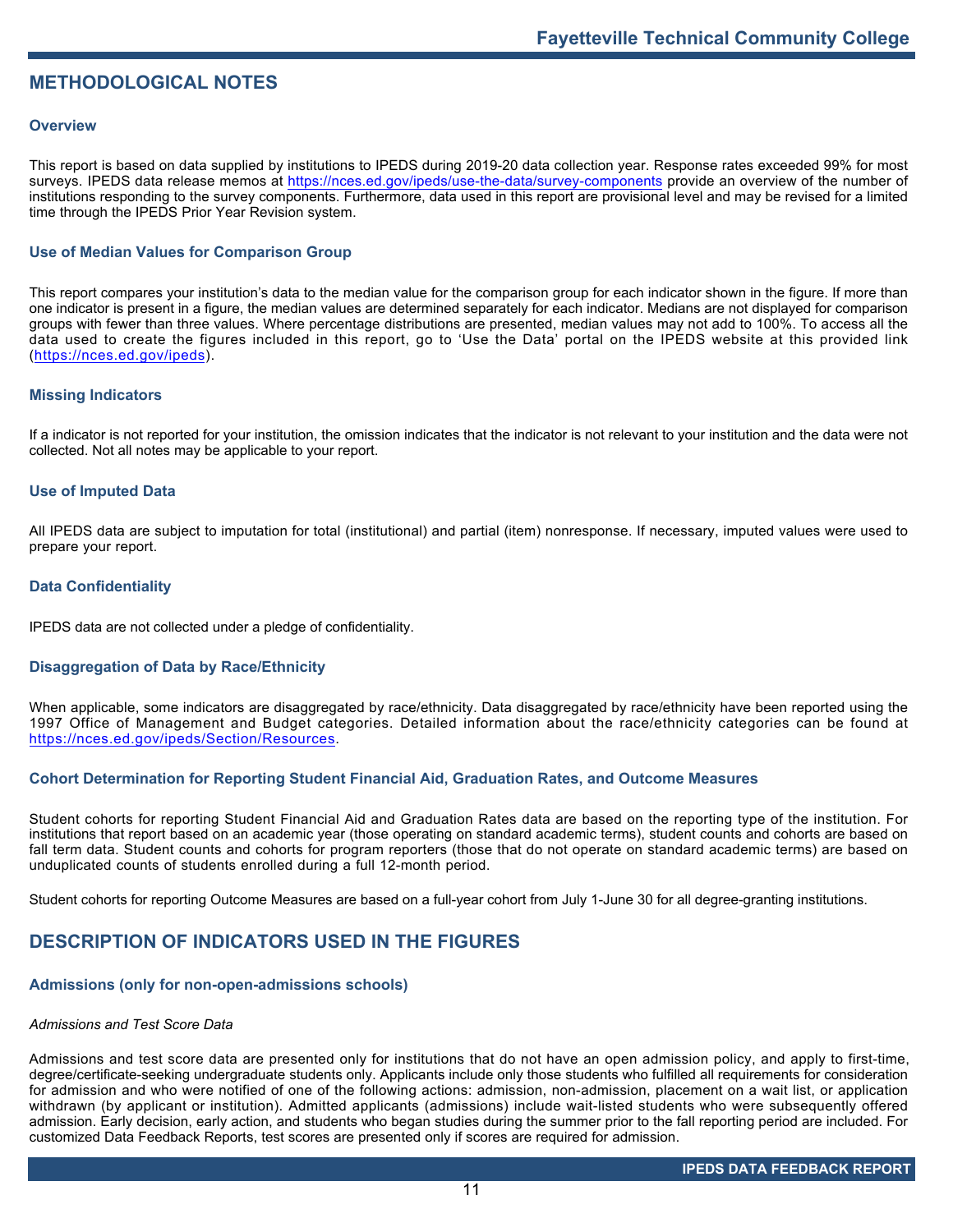# **Student Enrollment**

### *Enrollment Counts*

12-month Enrollment captures a cumulative unduplicated headcount of enrollment over the full 12-month period beginning July 1 and ending June 30. In contrast, Fall Enrollment captures number of students enrolled on a particular date in the fall. Fall enrollment is often referred to as a "snapshot" of an institution"s enrollment at a specific time.

## *FTE Enrollment*

The full-time equivalent (FTE) enrollment used in this report is the sum of the institution's FTE undergraduate enrollment and FTE graduate enrollment (as calculated from or reported on the 12-month Enrollment component). Undergraduate and graduate FTE are estimated using 12-month instructional activity (credit and/or contact hours). See "Calculation of FTE Students (using instructional activity)" in the IPEDS Glossary at <https://surveys.nces.ed.gov/ipeds/VisGlossaryAll.aspx>.

### *Total Entering Undergraduate Students*

Total entering students are students at the undergraduate level, both full- and part-time, new to the institution in the fall term (or the prior summer term who returned in the fall). This includes all first-time undergraduate students, students transferring into the institution at the undergraduate level, and non-degree/certificate-seeking undergraduates entering in the fall. Only degree-granting, academic year reporting institutions provide total entering student data.

## **Completions**

### *Completions and Completers*

Completions collects data on undergraduate and graduate completions and completers in a 12-month period. Completions are the counts of postsecondary awards granted where each award reported once but multiple awards may be reported for one recipient. Completers are the counts of students granted postsecondary awards. The count of completers is collected in two ways. The first way counts all completers, while the second way counts completers by award level (e.g., number of associate's completers, number of bachelor's completers).

# **Student Financial Aid**

### *Financial Aid Recipients and Amounts*

Student Financial Aid collects the counts of undergraduate students awarded different types of financial aid and the total amounts of aid awarded. The average dollar amount of aid awarded is then calculated. In addition, Student Financial Aid collects counts of full-time, first-time undergraduate student awarded aid and amounts of aid, and counts of undergraduate and graduate students receiving military educational benefits.

### **Charges and Average Net Price**

### *Average Institutional Net Price*

IPEDS collects data to calculate average net price at each institution for two groups of undergraduate students: those awarded grant aid and those awarded Title IV federal aid.

Average net price is calculated for full-time, first-time degree/certificate-seeking undergraduates who were awarded grant or scholarship aid from the federal government, state/local government, or the institution anytime during the full aid year. For public institutions, this includes only students who paid the in-state or in-district tuition rate. Other sources of grant aid are excluded. Average net price is generated by subtracting the average amount of federal, state/local government, and institutional grant and scholarship aid from the total cost of attendance. Total cost of attendance is the sum of published tuition and required fees, books and supplies, and the average room and board and other expenses.

For the purpose of the IPEDS reporting, aid awarded refers to financial aid that was awarded to, and accepted by, a student. This amount may differ from the aid amount that is disbursed to a student.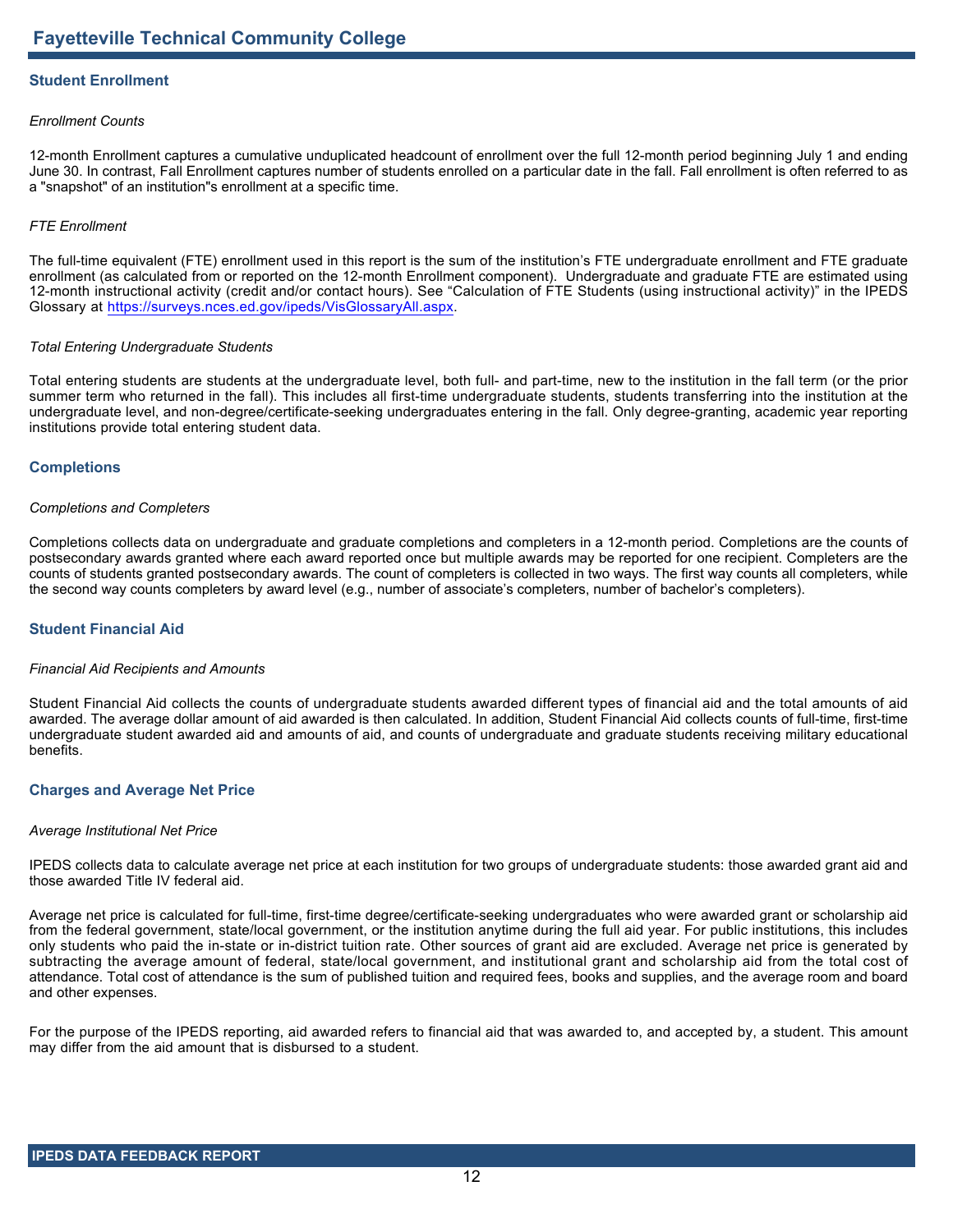## **Retention, Graduation Rates, and Outcome Measures**

### *Retention Rates*

Retention rates are measures of the rate at which students persist in their educational program at an institution, expressed as a percentage. For four-year institutions, this is the percentage of first-time bachelors (or equivalent) degree-seeking undergraduates from the previous fall who are again enrolled in the current fall. For all other institutions this is the percentage of first-time degree/certificate-seeking students from the previous fall who either re-enrolled or successfully completed their program by the current fall. The full-time retention rate is calculated using the percentage of full-time, first-time degree/certificate-seeking undergraduates, while the part-time rate is calculated using the percentage of part-time, first-time degree/certificate-seeking undergraduates.

### *Graduation Rates and Transfer-out Rate*

Graduation rates are those developed to satisfy the requirements of the Student Right-to-Know Act and Higher Education Act, as amended, and are defined as the total number of individuals from a given cohort of full-time, first-time degree/certificate-seeking undergraduates who completed a degree or certificate within a given percent of normal time to complete all requirements of the degree or certificate program; divided by the total number of students in the cohort of full-time, first-time degree/certificate-seeking undergraduates minus any allowable exclusions. Institutions are permitted to exclude from the cohort students who died or were totally and permanently disabled; those who left school to serve in the armed forces or were called up to active duty; those who left to serve with a foreign aid service of the federal government, such as the Peace Corps; and those who left to serve on an official church mission.

A further extension of the traditional Graduation Rates (GR) component which carries forward 100% and 150% graduation rates data previously reported in the GR component is the Graduation Rates 200% (GR200) component, which requests information on any additional completers and exclusions from the cohort between 151% and 200% normal time for students to complete all requirements of their program of study.

Transfer-out rate is the total number of students from the cohort who are known to have transferred out of the reporting institution (without earning a degree/award) and subsequently re-enrolled at another institution within the same time period; divided by the same adjusted cohort (initial cohort minus allowable exclusions) as described above. Only institutions with a mission that includes providing substantial preparation for students to enroll in another eligible institution are required to report transfers out.

### *Outcome Measures Data*

Alternative measures of student success are reported by degree-granting institutions to describe the outcomes of four degree/certificateseeking undergraduate student groups: First-time, full-time (FTFT); First-time, part-time (FTPT); Non-first-time, full-time entering (NFTFT); and Non-first-time, part-time entering (NFTPT). Additionally, each of the four cohorts collects data on two subcohorts: Pell grant recipients and non -Pell grant recipients. These measures provide the 4-year, 6-year, and 8-year award rates (or completions rates) after entering an institution. NCES calculates award rates by dividing a cohort's or subcohort's adjusted cohort into the number of total awards at 4-year, 6-year, and 8 year status points.

The initial cohort can be revised and take allowable exclusions resulting in an adjusted cohort. Institutions are permitted to exclude from the initial cohort students who died or were totally and permanently disabled; those who left school to serve in the armed forces or were called up to active duty; those who left to serve with a foreign aid service of the federal government, such as the Peace Corps; and those who left to serve on an official church mission.

The highest award and the type of award (i.e., certificate, Associate's, or Bachelor's) are reported at each status point. For students who did not earn an undergraduate award after 8-years of entry, the enrollment statuses are reported as either still enrolled at the institution, or subsequently transferred out of the institution. Unlike the Graduation Rates data, all institutions must report on a full-year cohort (students entering July 1 of one year to June 30 to the next) and on their transfer out students, regardless if the institution has a mission that provides substantial transfer preparation.

#### **Finance**

### *Core Revenues*

Core revenues for public institutions reporting under GASB standards include tuition and fees; government (federal, state, and local) appropriations and operating and nonoperating grants/contracts; private gifts, grants, and contracts (private operating grants/contracts plus gifts and contributions from affiliated entities); sales and services of educational activities; investment income; other operating and nonoperating sources; and other revenues and additions (capital appropriations and grants and additions to permanent endowments). "Other core revenues" include federal appropriations, sales and services of educational activities, other operating and nonoperating sources, and other revenues and additions.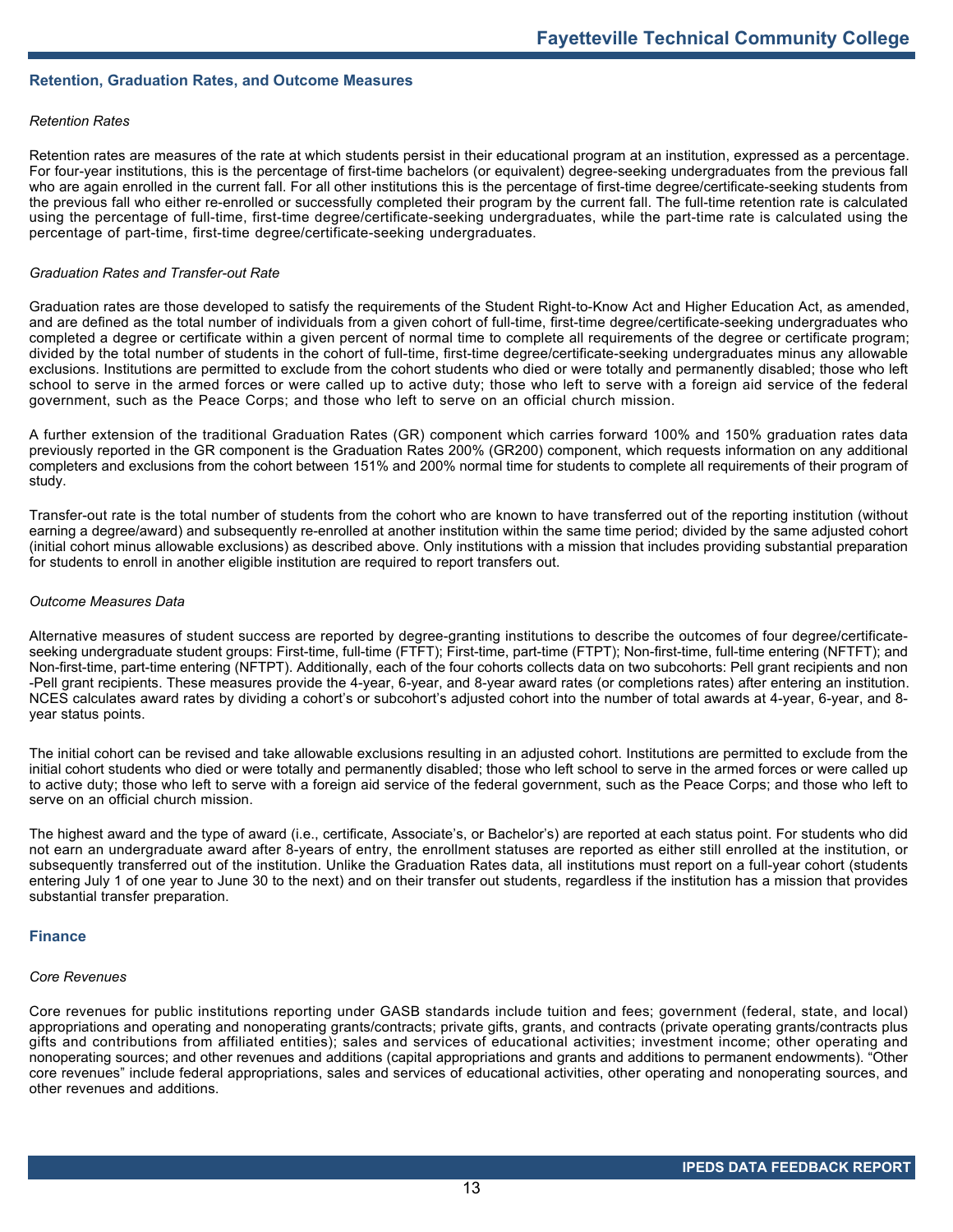Core revenues for private, not-for-profit institutions (and a small number of public institutions) reporting under FASB standards include tuition and fees; government (federal, state, and local) appropriations and grants/contracts; private gifts, grants and contracts (including contributions from affiliated entities); investment return; sales and services of educational activities; and other sources (a generated category of total revenues minus the sum of core and noncore categories on the Finance component). "Other core revenues" include government (federal, state, and local) appropriations, sales and services of educational activities, and other sources.

Core revenues for private, for-profit institutions reporting under FASB standards include tuition and fees; government (federal, state, and local) appropriations and grants/contracts; private grants/ contracts; investment income; sales and services of educational activities; and other sources (a generated category of total revenues minus the sum of core and noncore categories on the Finance component). "Other core revenues" include government (federal, state, and local) appropriations and other sources.

At degree-granting institutions, core revenues exclude revenues from auxiliary enterprises (e.g., bookstores and dormitories), hospitals, and independent operations. Non-degree-granting institutions do no report revenue from auxiliary enterprises in a separate category, and thus may include these amounts in the core revenues from other sources.

## *Core Expenses*

Core expenses include expenses for instruction, research, public service, academic support, student services, institutional support, scholarships and fellowships (GASB) or net grant aid to students (FASB) and other expenses. Core expenses exclude expenses for auxiliary enterprises, hospitals, and independent operations. "Other core expenses" is the sum of grant aid/scholarships and fellowships and other expenses.

## *Endowment Assets*

Endowment assets, for public institutions under GASB standards, and private, not-for-profit institutions under FASB standards, include gross investments of endowment funds, term endowment funds, and funds functioning as endowment for the institution and any of its foundations and other affiliated organizations. Private, for-profit institutions under FASB do not hold or report endowment assets.

## *Salaries and Wages*

Salaries and wages for public institutions under GASB standards and private (not-for-profit and for-profit) institutions under FASB standards, include amounts paid as compensation for services to all employees regardless of the duration of service, and amounts made to or on behalf of an individual over and above that received in the form of a salary or wage.

# **Staff**

### *FTE Staff*

The full-time-equivalent (FTE) by occupational category is calculated by summing the total number of full-time staff and adding one-third of the total number of part-time staff. Graduate assistants are not included.

### *Equated Instructional Non-Medical Staff Salaries*

Institutions reported the number of full-time nonmedical instructional staff and their salary outlays by academic rank, gender, and the number of months worked (9-, 10-, 11-, and 12-months). Salary outlays for staff who worked 10-, 11-, and 12-months were equated to 9-months of work by multiplying the outlays reported for 10-months by 0.90, the outlays reported for 11 months by 0.818, and the outlays reported for 12 months by 0.75. The equated 10-, 11-, and 12-outlays were then added to the outlays for instructional staff that worked 9-months to generate a total 9-month equated salary outlay. The total 9-month equated outlay was then divided by total number of instructional non-medical staff to determine an equated 9-month average salary. This calculation was done for each academic rank. Salary outlays were not reported for staff that work less than 9-months and were excluded.

### *Student-to-Faculty Ratio*

Institutions can provide their institution's student-to-faculty ratio (i.e., student-to-instructional staff) for undergraduate programs or follow the NCES guidance in calculating their student-to-faculty ratio, which is as follows: the number of FTE students (using Fall Enrollment survey data) divided by total FTE instructional staff (using the total Primarily instruction + Instruction/research/public service staff reported in Human Resources component and adding any not primarily instructional staff that are teaching a credit course). For this calculation, FTE for students is equal to the number of the full-time students plus one-third the number of part-time students; FTE for instructional staff is similarly calculated. Students in "stand-alone" graduate or professional programs (such as, medicine, law, veterinary, dentistry, social work, or public health) and instructional staff teaching in these programs are excluded from the FTE calculations.